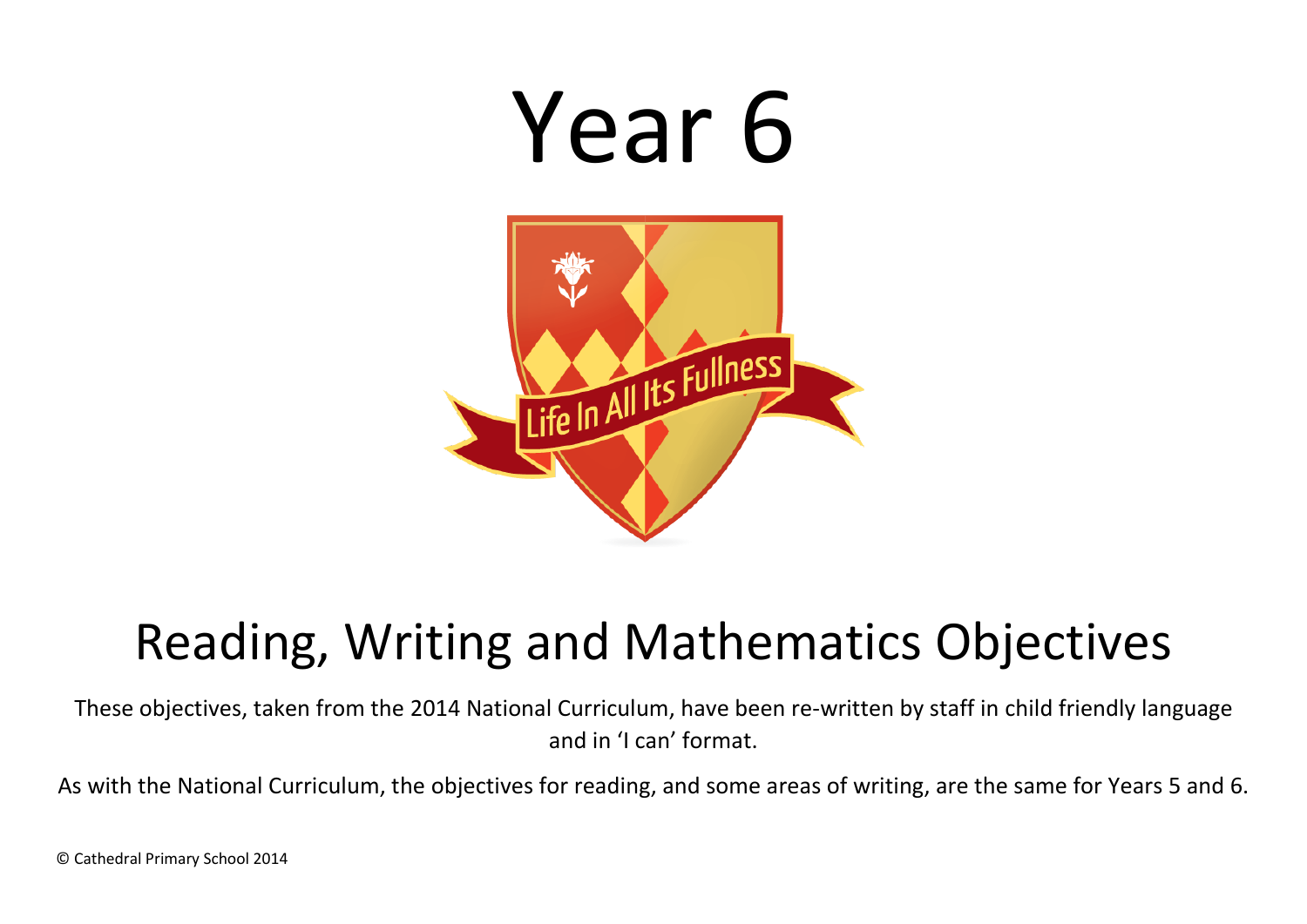| <b>Reading Targets</b> |                                                                                                                                                       |  |
|------------------------|-------------------------------------------------------------------------------------------------------------------------------------------------------|--|
| <b>Word</b>            | I can apply my knowledge of root words, prefixes and suffixes to read aloud and to understand the meaning of unfamiliar words.                        |  |
| <b>Comprehension</b>   | I read and discuss a wide range of fiction, poetry, plays, non-fiction and reference books and textbooks.                                             |  |
| <b>Comprehension</b>   | I read books which are set out in different ways and are written for different purposes.                                                              |  |
| <b>Comprehension</b>   | I am becoming familiar with a wide range of books and genres from our own literary heritage and also books from other cultures and traditions.        |  |
| <b>Comprehension</b>   | I recommend books I have read to my friends, and can explain my recommendations.                                                                      |  |
| <b>Comprehension</b>   | I identify and discuss themes and conventions in and across a wide range of writing.                                                                  |  |
| <b>Comprehension</b>   | I make comparisons within and across books I have read.                                                                                               |  |
| <b>Comprehension</b>   | I have learnt a wider range of poetry and can recite them off by heart.                                                                               |  |
| <b>Comprehension</b>   | I can prepare poems and plays for performance, using appropriate intonation, tone and volume so that the meaning is clear to an audience.             |  |
| <b>Comprehension</b>   | I check I understand books that I have read, through discussion and exploring the meaning of words in context.                                        |  |
| <b>Comprehension</b>   | I ask questions about what I have read to improve my understanding.                                                                                   |  |
| <b>Comprehension</b>   | I draw inferences (e.g inferring characters' feelings, thoughts and motives from their actions) and I justify these inferences with evidence.         |  |
| <b>Comprehension</b>   | I can predict what might happen in a story from details stated and more subtly suggested.                                                             |  |
| <b>Comprehension</b>   | I am able to identify key themes and ideas in texts by summarising several paragraphs I have read.                                                    |  |
| <b>Comprehension</b>   | I can show how language, structure and presentation all contribute to meaning in texts I read.                                                        |  |
| <b>Comprehension</b>   | I can discuss how authors use language, (including figurative language) and consider its impact on the reader.                                        |  |
| <b>Comprehension</b>   | I can identify grammatical features used by the writer to impact on the reader (e.g. rhetorical questions, varied sentence lengths).                  |  |
| <b>Comprehension</b>   | I can distinguish between statements of fact and opinion.                                                                                             |  |
| <b>Comprehension</b>   | I can retrieve, record and present information from non-fiction.                                                                                      |  |
| <b>Comprehension</b>   | I participate in discussions about books building on my own or others' ideas and, at times, challenging views courteously if they differ from my own. |  |
| <b>Comprehension</b>   | I can present or debate on topics I have read about, explaining my understanding of what I have read, using notes if necessary.                       |  |
| <b>Comprehension</b>   | I am able to provide reasoned justifications for my views.                                                                                            |  |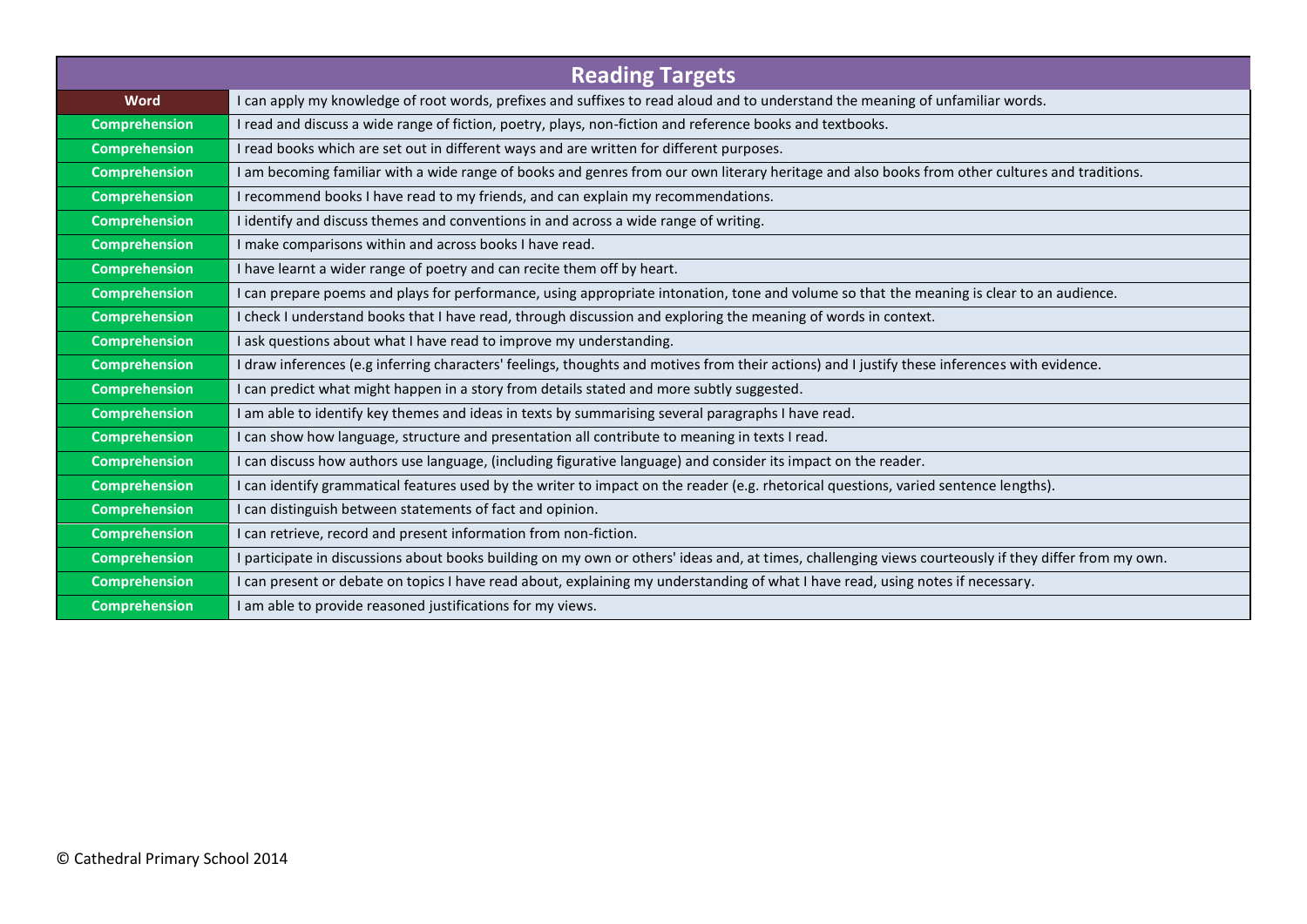| <b>Writing Targets</b> |                                                                                                                                       |  |
|------------------------|---------------------------------------------------------------------------------------------------------------------------------------|--|
| <b>Spelling</b>        | I know how to add prefixes and suffixes using the rules we have learnt in class.                                                      |  |
| <b>Spelling</b>        | I can spell some words that include silent letters, (e.g. knight, psalm and solemn).                                                  |  |
| <b>Spelling</b>        | I know some words sound the same but are spelt differently (homophones) and can explain them (e.g. "Your" and "you're").              |  |
| <b>Spelling</b>        | I use word parts that I know to help me spell new words but I also know some words need to be learnt individually.                    |  |
| <b>Spelling</b>        | I use a dictionary to check how words are spelt and what words mean.                                                                  |  |
| <b>Spelling</b>        | I use the first three or four letters of a word to find it quickly in a dictionary.                                                   |  |
| <b>Spelling</b>        | I use a thesaurus to improve my vocabulary use, using a wider vocabulary in my writing.                                               |  |
| <b>Spelling</b>        | I can spell the commonly mis-spelt words from the Y5/6 word list.                                                                     |  |
| Handwriting            | When given choices, I can decide whether or not to join specific letters.                                                             |  |
| <b>Handwriting</b>     | I write legibly, fluently and with increasing speed.                                                                                  |  |
| Handwriting            | I use the standard of handwriting appropriate for the task (e.g. quick notes or final presentation.                                   |  |
| Composition            | I choose the appropriate form and tone for my writing, based on the audience and the purpose of the writing.                          |  |
| Composition            | I plan my writing by making notes and then developing my initial ideas by reading and researching other writers' texts and thoughts.  |  |
| Composition            | I consider how well-known authors have developed characters and settings and use these ideas in my writing.                           |  |
| Composition            | I select appropriate grammar and vocabulary, understanding how such choices can change and enhance meaning.                           |  |
| Composition            | I describe and develop settings, characters and the narrative atmosphere, adding well-chosen detail to interest the reader.           |  |
| Composition            | I can develop characters through action and dialogue.                                                                                 |  |
| Composition            | I use a range of sentence starters to create specific effects.                                                                        |  |
| Composition            | I can use expanded noun phrases to add well thought out detail to writing.                                                            |  |
| Composition            | I can establish a viewpoint as the writer through commenting on characters and events.                                                |  |
| Composition            | I can summarise a text, conveying key information in writing.                                                                         |  |
| Composition            | I use themes and details across my texts to help link paragraphs together into a flow of text.                                        |  |
| Composition            | I use headings, bullet points and underlining to structure and guide a reader through my writing.                                     |  |
| Composition            | I evaluate and edit my work by comparing my texts with the work of others'.                                                           |  |
| Composition            | I evaluate and edit my texts to enhance and clarify by proposing changes to vocabulary, grammar and punctuation.                      |  |
| Composition            | I ensure I use the consistent and correct use of tense throughout a piece of writing.                                                 |  |
| Composition            | I edit my work to ensure my use of singular and plural words are accurate and I know my writing should not be the language of speech. |  |
| Composition            | I proof-read my work to correct spelling and punctuation mistakes.                                                                    |  |
| Composition            | I read aloud my own work so the meaning is clear, fluent and flows correctly.                                                         |  |
| Grammar                | I use hyphens to avoid confusing the reader. (e.g. man eating shark is not the same as man-eating shark).                             |  |
| Grammar                | I can write formal speech or texts using appropriate vocabulary.                                                                      |  |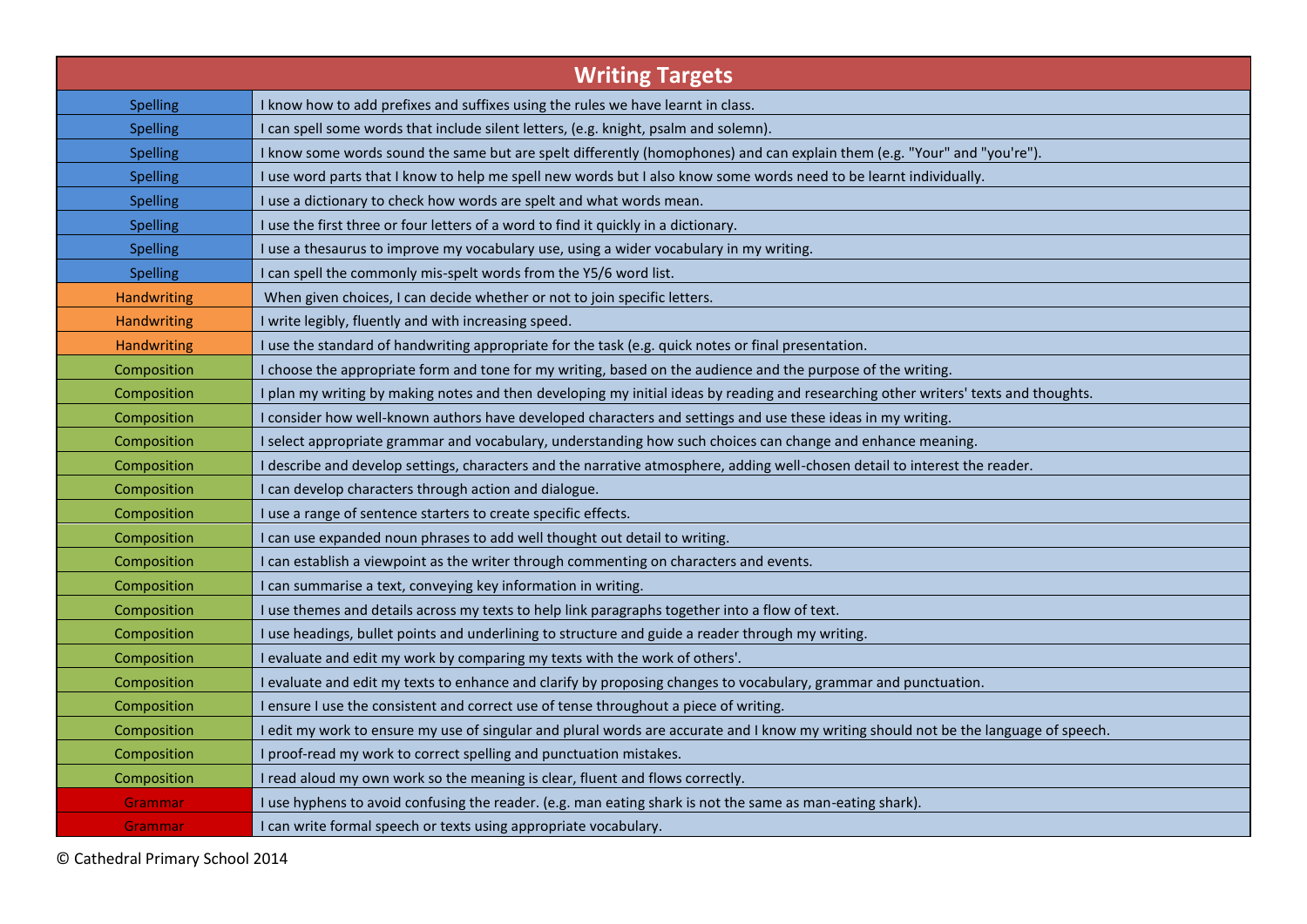| Grammar | I use passive verbs to affect the focus of information in a sentence - (e.g. I can change 'Mr Jones taught the lesson' into 'The lesson was taught by Mr Jones'. |
|---------|------------------------------------------------------------------------------------------------------------------------------------------------------------------|
| Grammar | I understand how words are related by meaning as synonyms and antonyms.                                                                                          |
| Grammar | I link ideas in my work with a range of devices (e.g. repetition, using adverbials such as "on the other hand", "in contrast", etc.) and use of ellipsis.        |
| Grammar | I structure my work with appropriate headings, sub-headings, columns, bullets, or tables.                                                                        |
| Grammar | I mark out separate clauses in a sentences by using a semi-colon or colon.                                                                                       |
| Grammar | I use a colon to introduce a list.                                                                                                                               |
| Grammar | I can talk about my work using my Year 6 grammar list.                                                                                                           |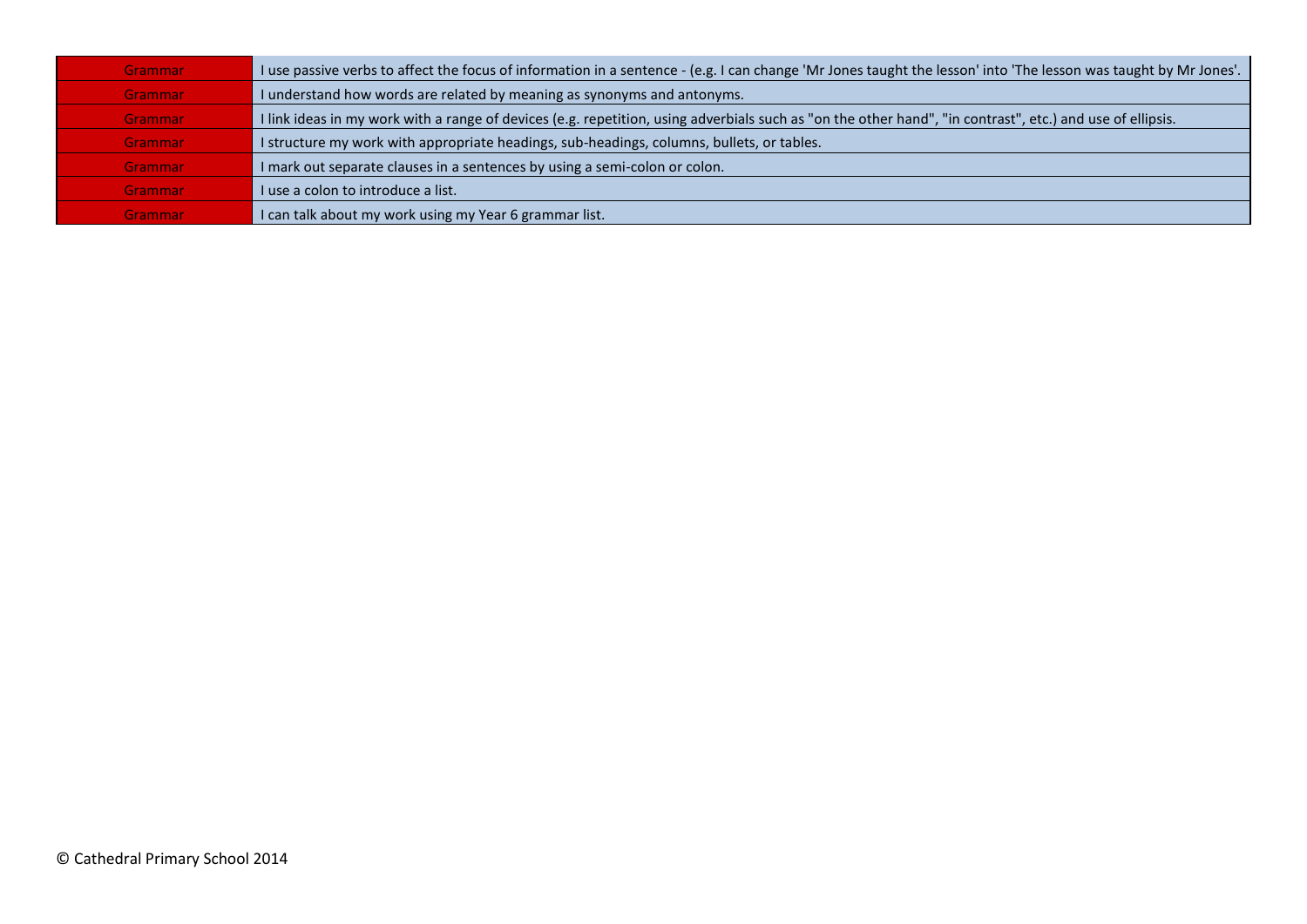| <b>Maths Targets</b>          |                                                                                                                                                              |  |
|-------------------------------|--------------------------------------------------------------------------------------------------------------------------------------------------------------|--|
| <b>Number and Place Value</b> | I can read, write, order and compare numbers to at least 10000000 and know the value of each digit.                                                          |  |
| <b>Number and Place Value</b> | I can round a whole number to different degrees of accuracy - for example to the nearest 10 or 1000 or 100000.                                               |  |
| <b>Number and Place Value</b> | I understand and use negative numbers in my work and can calculate intervals across zero (e.g. how much is between -7 and +8.)                               |  |
| <b>Number and Place Value</b> | I can solve number and practical problems that involve large numbers, rounding and negative numbers.                                                         |  |
| <b>Operations</b>             | I can multiply four-digit numbers by a two-digit number (e.g. 6083 x 62) using the written method of long multiplication.                                    |  |
| <b>Operations</b>             | I can divide four-digit numbers by a two-digit number using the written method of long division - and tell you the remainder as appropriate for the context. |  |
| <b>Operations</b>             | I can choose to divide four-digit numbers by a two-digit number using the written method of short division if this is possible.                              |  |
| <b>Operations</b>             | I can calculate mentally with all four operations with large numbers.                                                                                        |  |
| <b>Operations</b>             | I identify common factors, common multiples and prime numbers.                                                                                               |  |
| <b>Operations</b>             | I know that there is a specific order to use the four operations, and use it when solving problems.                                                          |  |
| <b>Operations</b>             | I can solve addition and subtraction multi-step problems, deciding where to add or subtract.                                                                 |  |
| <b>Operations</b>             | I can solve problems involving addition, subtraction, multiplication and division.                                                                           |  |
| <b>Operations</b>             | I can estimate my answer before I begin calculating and use an appropriate degree of accuracy.                                                               |  |
| <b>Fractions</b>              | I can use common factors to simplify fractions and use common multiples to express fractions in the same denomination.                                       |  |
| <b>Fractions</b>              | I can compare and order fractions, including fractions greater than 1.                                                                                       |  |
| <b>Fractions</b>              | I can add and subtract fractions with different denominators and mixed numbers.                                                                              |  |
| <b>Fractions</b>              | I can multiply simple pair of fractions and then give the answer in its simpliest form.                                                                      |  |
| <b>Fractions</b>              | I can divide proper fractions by whole numbers (e.g. $1/4 \div 2 = 1/8$ )                                                                                    |  |
| <b>Fractions</b>              | I can change a fraction into a decimal - (e.g 5/8 changes to 0.625 by dividing 1 by 8 and multiplying by 5).                                                 |  |
| <b>Fractions</b>              | I can multiply and divide numbers by 10, 100 and 1000 and know the value of each digit up to three decimal places.                                           |  |
| <b>Fractions</b>              | I can multiply numbers such as 1.82 by a one-digit number (e.g. 1.82 x 6).                                                                                   |  |
| <b>Fractions</b>              | I use written division methods in cases where the answer has up to two decimal places.                                                                       |  |
| <b>Fractions</b>              | I can solve problems which include rounding to a required accuracy (e.g. the nearest 10, 100 or 10000).                                                      |  |
| <b>Fractions</b>              | I know the decimal value, percentage and fraction of a range of values - such as 0.75, 75 percent and 3/4.                                                   |  |
| <b>Fractions</b>              | I can solve problems about relative sizes of two quantities (ratio).                                                                                         |  |
| <b>Fractions</b>              | I can find the percentage of an amount - (e.g. finding 15 per cent of 420).                                                                                  |  |
| <b>Fractions</b>              | I can solve similar shape problems using scale factor.                                                                                                       |  |
| <b>Fractions</b>              | I can solve problems about unequal sharing (e.g. 'I need 6 bananas and for every banana I need 25ml of milk. How much milk do I need?').                     |  |
| Algebra                       | I know how to use simple formulae (e.g. n - 10 = 2.)                                                                                                         |  |
| Algebra                       | I can create a sequence of numbers that follow a rule.                                                                                                       |  |
| Algebra                       | I can use a letter (e.g. n or x) to show a missing number (e.g. $12 - x = 4$ ).                                                                              |  |